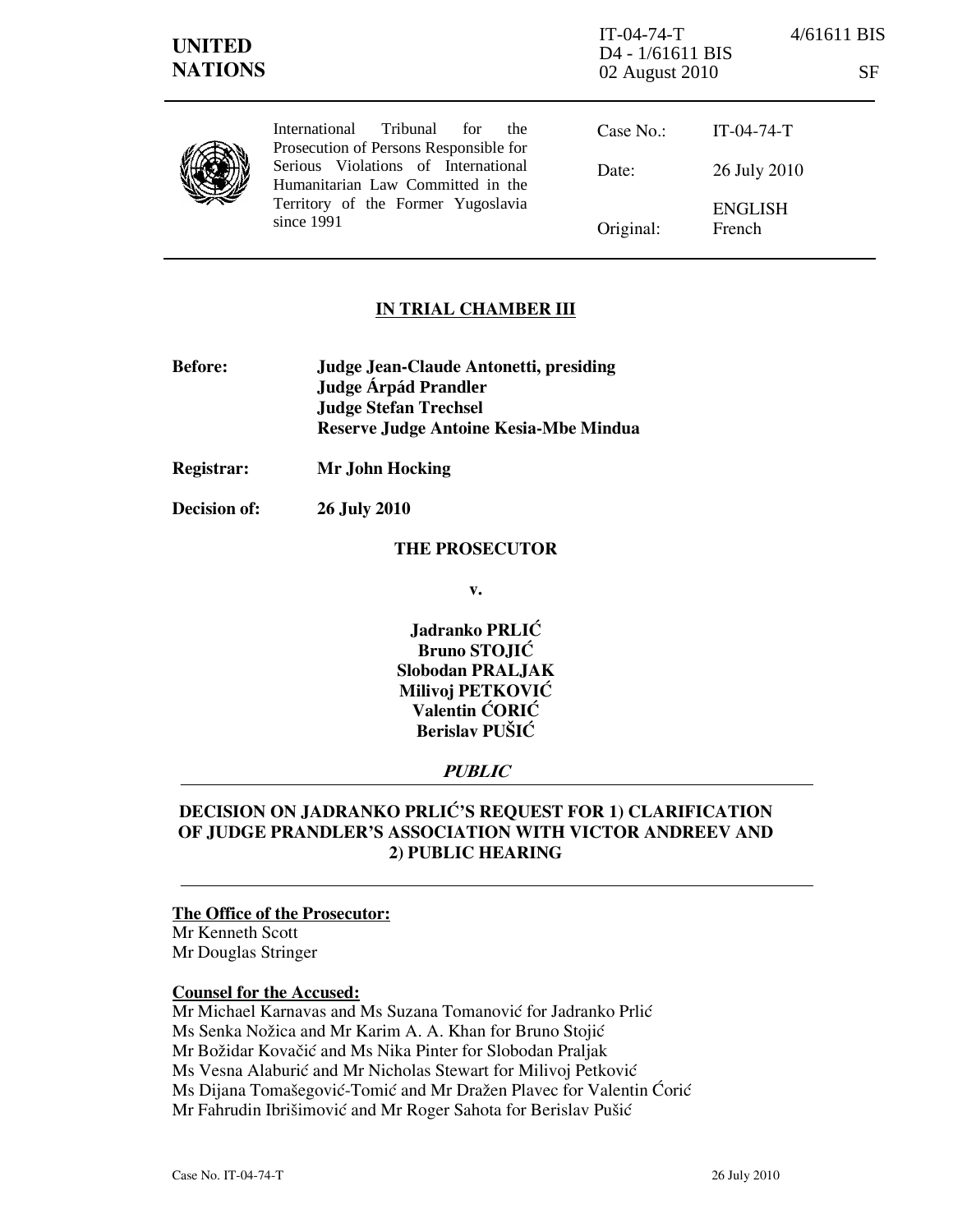TRIAL CHAMBER III ("Chamber") of the International Tribunal for the Prosecution of Persons Responsible for Serious Violations of International Humanitarian Law Committed in the Territory of the Former Yugoslavia since 1991 ("Tribunal"),

**SEIZED** of "Jadranko Prlić's Request for Clarification and Full Disclosure of Judge Prandler's Association with UN Civil Affairs Advisor in BiH, Viktor Andreev & Request for a Public Hearing" ("Request"), filed publicly by Counsel for the Accused Jadranko Prlić ("Prlić Defence") on 20 July 2010, with two confidential Annexes, in which the Prlić Defence requests that the Chamber elaborate on the nature of the relationship between Judge Árpád Prandler and Viktor Andreev, UN Civil Affairs Advisor, mentioned in brief by Judge Prandler during the hearing of 8 March 2010, and hold a public hearing in order to clarify the matter, $\frac{1}{1}$ 

CONSIDERING that the Chamber does not find it necessary to wait for any possible response by the other Defence teams and the Office of the Prosecutor ("Prosecution") before ruling on this matter,

CONSIDERING that in support of the Request the Prli} Defence argues that at the hearing of 8 March 2010 the name of Viktor Andreev was brought up during the Accused Petković's testimony as a witness and that Judge Prandler then declared that he knew him when he worked for the United Nations in New York, $2<sup>2</sup>$ 

CONSIDERING that the Prli} Defence claims that the importance of this information, revealed by Judge Prandler himself during the hearing of 8 March 2010, and an appearance of potential bias on his part, came to light when the Prlić Defence read extracts of the R. Mladić diary revealing Viktor Andreev's position on the conflict in the RBiH disclosed by the Prosecution on 14 April 2010, $3$ 

CONSIDERING that the Prli} Defence argues that it is incumbent upon Judge Prandler to disclose completely the facts and circumstances surrounding his

 $\overline{a}$ 

<sup>1</sup> Request, paras 1 to 13.

<sup>&</sup>lt;sup>2</sup> Request, para. 3.

<sup>&</sup>lt;sup>3</sup> Request, paras 4 and 7.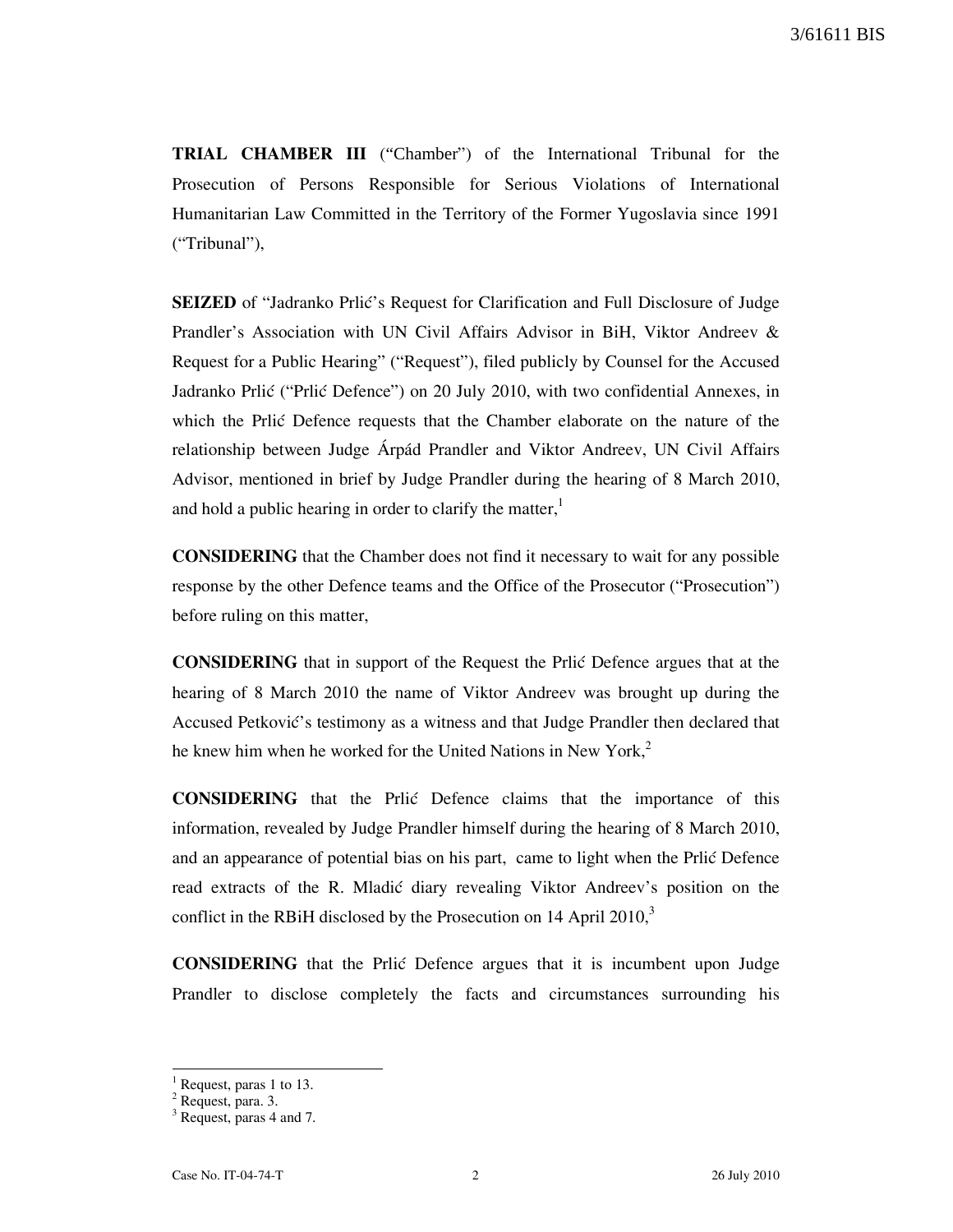relationship with Viktor;<sup>4</sup> that it also argues that failure to disclose this information constitutes a violation of the rights of the Accused Jadranko Prlić ("Accused Prlić") to an impartial trial;<sup>5</sup> that it also argues that the Viktor Andreev's position during the conflict in the RBiH revealed in the R. Mladić diary seems to be contrary to the mission and the mandate of the United Nations and casts doubt on the reliability and the precision of United Nations and UNPROFOR documents, some of which have been admitted into evidence, and that, consequently, it is concerned about the probative value that Judge Prandler is likely to attribute to them in view of his past relationship with Viktor Andreev; that it suggests that in the absence of supplementary information, it is at present not able to ask for Judge Prandler to be withdrawn, $<sup>7</sup>$  and finally, that the filing of this Request shows that the Prlić Defence</sup> exercises diligence when representing its client,<sup>8</sup>

**CONSIDERING** that the Chamber notes that the Prlić Defence did not react during the hearing on 8 March 2010 or in the days that followed to the fact that Judge Prandler mentioned during the testimony of the Accused Milivoj Petković that he had known Viktor Andreev while working at the United Nations Headquarters in New York,

**CONSIDERING** that the Chamber observes that the Prlic Defence had only realised the extent of the "potential appearance of bias" by Judge Prandler, resulting from the fact that he is "acquainted" with Viktor Andreev, after the Prosecution disclosed the R. Mladić diary on 14 April  $2010$ ,<sup>9</sup>

CONSIDERING that the Chamber recalls that the Prlić Defence has known for quite a while, through the Curriculum Vitae published on the Tribunal's internet site,  $^{10}$  the extent and nature of Judge Prandler's work at the United Nations Headquarters; that the work was very different to the work he performs in the present case,

CONSIDERING that the Chamber does not, therefore, see any circumstances that would justify a hearing in order for Judge Prandler to provide explanations about his

 $\overline{a}$ 

<sup>4</sup> Request, paras 5 to 8.

<sup>&</sup>lt;sup>5</sup> Request, paras 9 and 10.

<sup>&</sup>lt;sup>6</sup> Request, paras 9 and 10.

<sup>7</sup> Request, para. 10.

<sup>&</sup>lt;sup>8</sup> Request, paras 11 to 13.

<sup>&</sup>lt;sup>9</sup> Request, paras 4 and 7.

<sup>10</sup> http://www.icty.org/sid/151